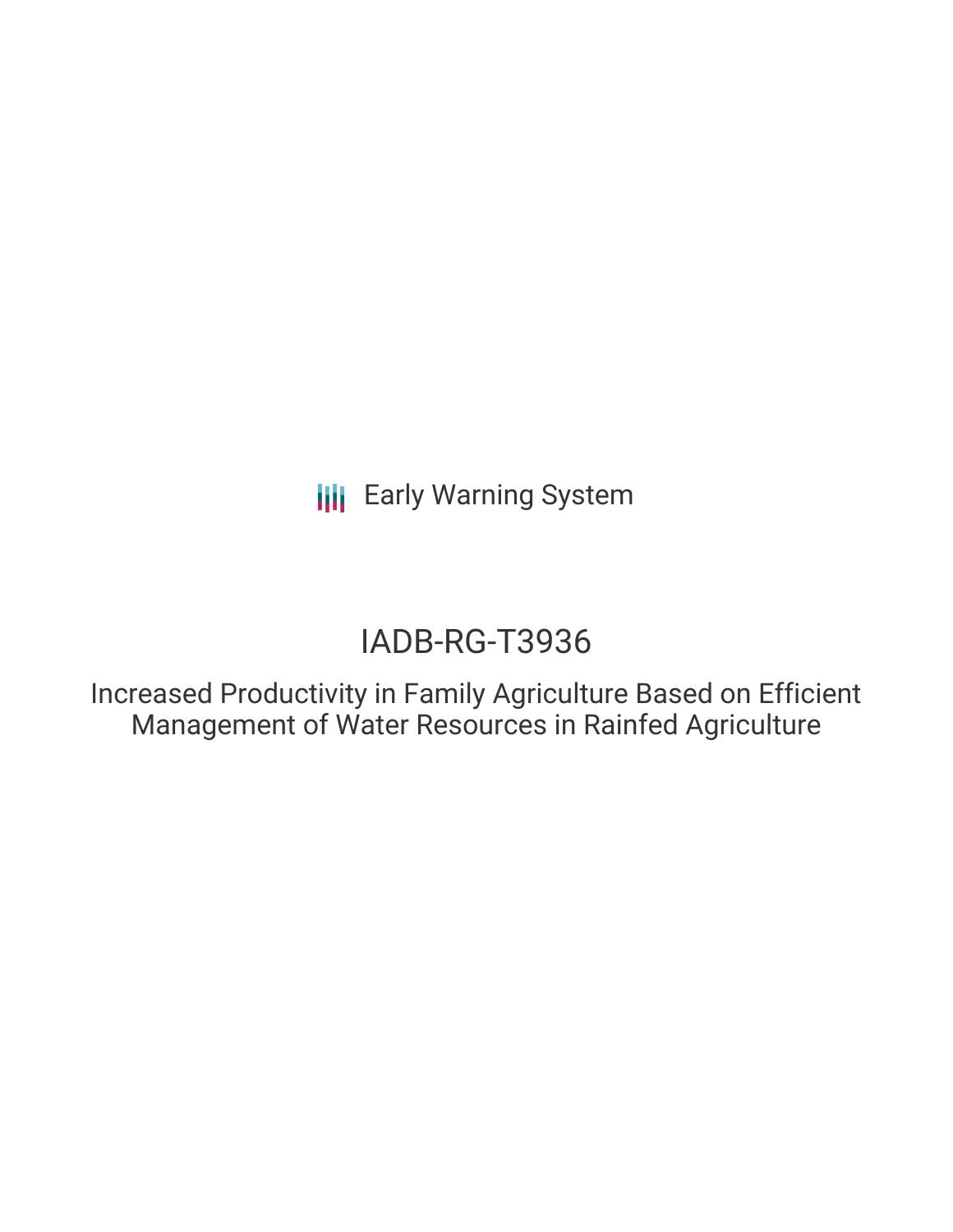

Increased Productivity in Family Agriculture Based on Efficient Management of Water Resources in Rainfed Agriculture

### **Quick Facts**

| <b>Countries</b>               | Costa Rica, Nicaragua, Panama                                            |
|--------------------------------|--------------------------------------------------------------------------|
| <b>Financial Institutions</b>  | Inter-American Development Bank (IADB)                                   |
| <b>Status</b>                  | Approved                                                                 |
| <b>Bank Risk Rating</b>        | C                                                                        |
| <b>Voting Date</b>             | 2021-08-19                                                               |
| <b>Borrower</b>                | Regional                                                                 |
| <b>Sectors</b>                 | Agriculture and Forestry, Climate and Environment, Technical Cooperation |
| <b>Investment Type(s)</b>      | <b>Advisory Services, Grant</b>                                          |
| <b>Investment Amount (USD)</b> | \$0.20 million                                                           |
| <b>Project Cost (USD)</b>      | $$0.67$ million                                                          |
|                                |                                                                          |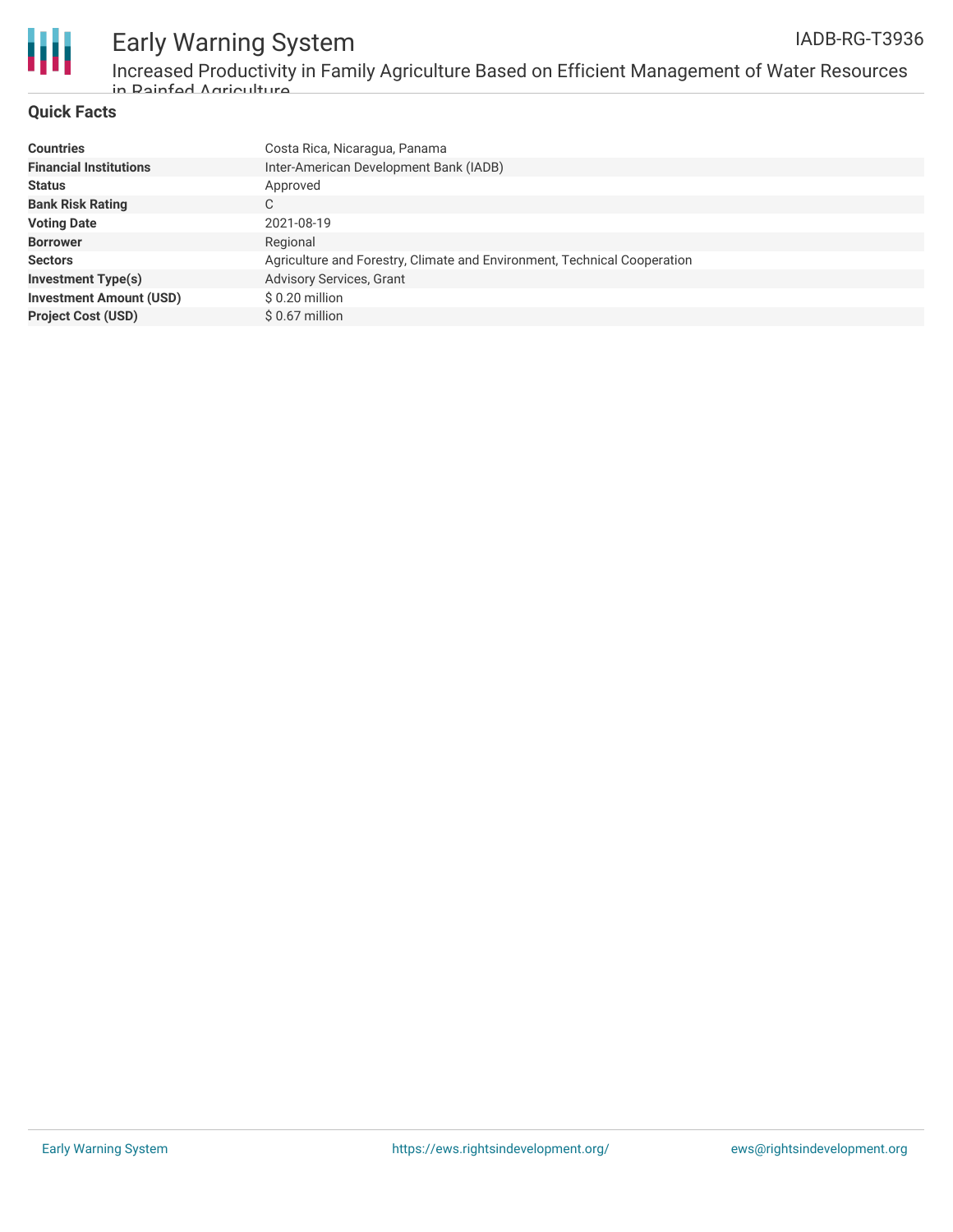

## **Project Description**

The objective of the project is to increase productivity in a sustainable way through the validation and dissemination of water and soil management technologies, in Costa Rica, Nicaragua, Panama, and the Dominican Republic in the context of climate change.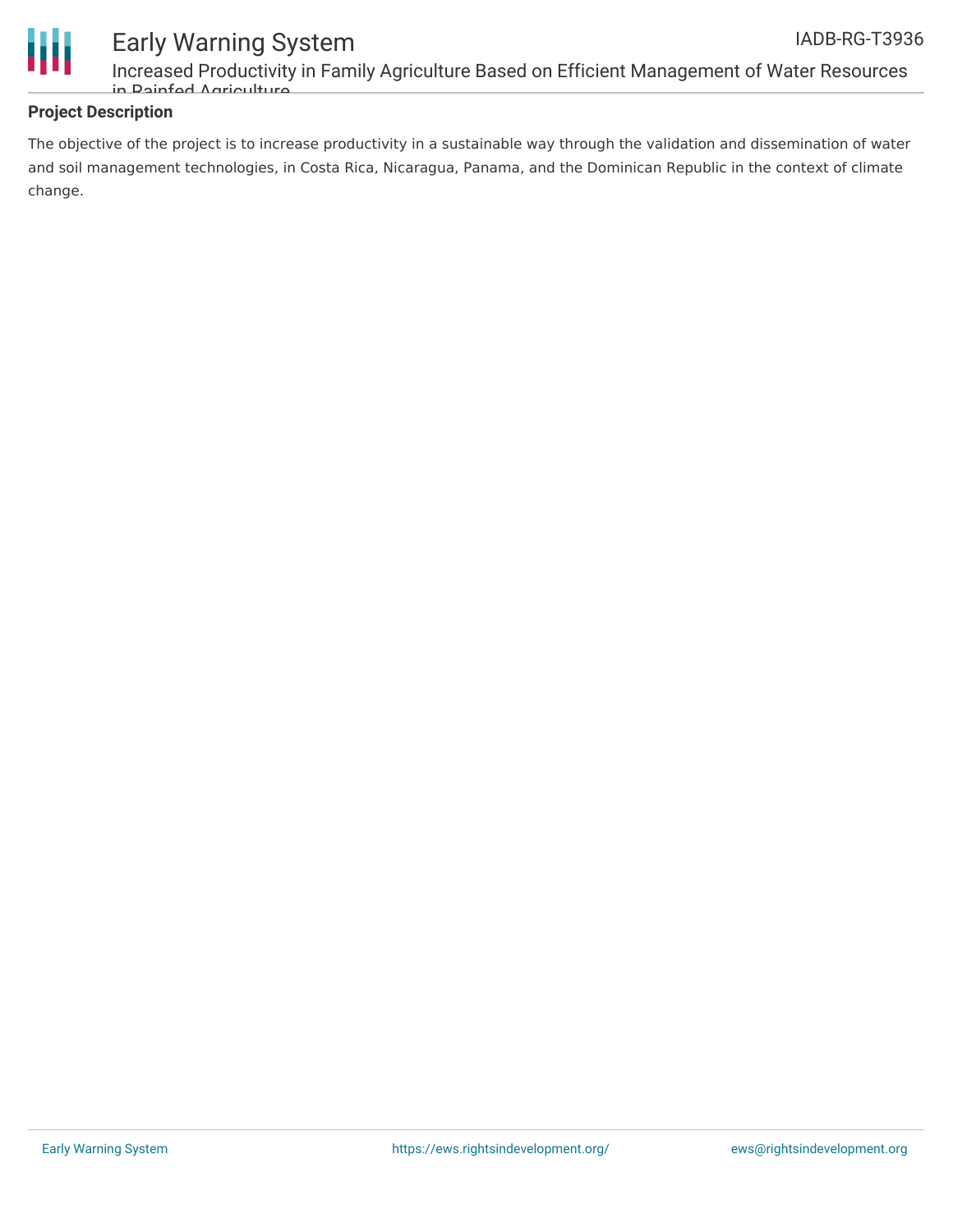

# **Investment Description**

• Inter-American Development Bank (IADB)

The countries' counterpart amount to USD 468,600.